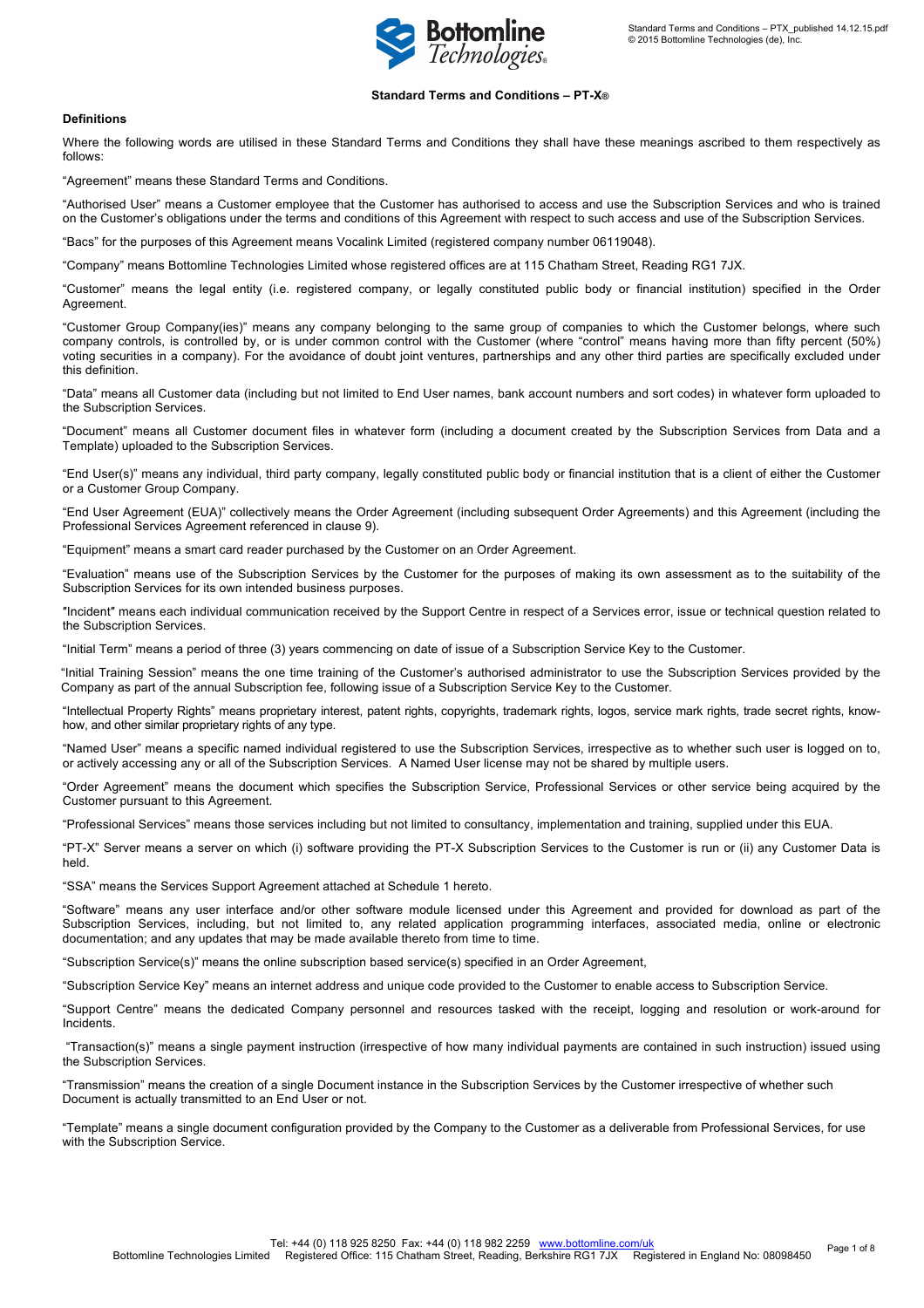

## **1. General**

This EUA shall apply to the Customer's purchase of Subscription Services and/or Equipment and/or Software licence and/or Professional Services or other services from the Company. This EUA shall take precedence and shall apply to the exclusion of all oral representations and all other terms and conditions printed on any purchase order or other document(s) prepared by Customer irrespective of their date. The parties agree that they have not relied upon any other representations, terms or conditions in entering into this Agreement. This EUA states the entire agreement between the parties on this subject and supersedes all prior negotiations, understandings and agreements between the parties concerning the subject matter. No amendment or modification of this Agreement or the EUA shall be made except in writing and signed by an authorised signatory of each party.

## **2. Prices**

- 2.1. All prices are exclusive of value added tax and any other applicable taxes or duty. Charges shall be made for any taxes, duties or levies which the Company is required by law to collect and any withholding tax will be for the Customer's account unless and until such time that Company is able to reclaim such tax.
- 2.2 Prices quoted are in Pounds Sterling unless otherwise agreed and stated within the EUA.
- 2.3 Commencing in year two (2) of this EUA the Company reserves the right to increase Subscription Services fees annually. Such increase shall be by an amount calculated at the percentage change in UK RPI over the twelve (12) month period to February each year as published by the Office for National Statistics, plus three per cent (3%). The resulting annual increase shall not exceed five per cent (5%) in total.

#### **3. Invoicing and Payment**

- 3.1 The Customer agrees to enter into a direct debit mandate in favour of the Company in respect of all fees specified in an Order Agreement, which shall be collected by the Company in accordance with this clause 3 (unless stated otherwise herein) upon issue of a Subscription Service Key to the Customer. Where an Order Agreement specifies unlimited usage at a specified Transaction and/or Transmission rate the Company shall collect fees at the specified rate monthly in arrears for Transactions and/or Transmissions used for the duration of this EUA.
- 3.2 The first year's provision of annual Subscription Services shall commence on issue of a Subscription Service Key to the Customer and the fees shall be collected calendar monthly in arrears. Any initial part month will be collected in arrears pro rata to the end of the calendar month. The annual Subscription Services shall be automatically renewed after the Initial Term for further annual periods and charged at the same frequency, unless terminated by either party in accordance with clause 16.2.
- 3.3 Where the Customer has used all acquired Transactions and/or Transmissions prior to expiry of any then current month, the Company shall collect all fees for subsequent Transactions and/or Transmissions monthly in arrears at the per Transaction or Transmission rate specified in an Order Agreement until renewal of annual Subscription Services for a further annual period in accordance with clause 3.2 above (or for the preceding month as applicable).
- 3.4 In the event that the Customer fails to arrange the Initial Training Session on or before sixty (60) days from the date that the Subscription Service Key is issued to the Customer, then the Company shall be entitled to invoice the Customer for the Initial Training Session at its then current time and materials list price for Professional Services.
- 3.5 Payment of all invoices shall be due within thirty (30) days of date of invoice. If payment is delayed for more than thirty (30) days Customer agrees to pay interest at a rate of two per cent (2%) per annum over the Bank of England base rate from the date payment was first due until payment is received in full; and the Company at its sole option may suspend Subscription Services until full payment is received.

# **4. Carriage**

The dates for delivery of the Subscription Services and any Professional Services are approximate only and time is not of the essence. The Company will not be liable in any circumstances for the consequences of any delay in delivery or failure to deliver the Subscription Services. Risk in the Software and Equipment shall pass when it leaves the Company's premises.

#### **5. Ownership**

Customer acknowledges that the Subscription Services, Templates and Software are licensed not sold and that all copyrights, patents, trade secrets and other rights, title and interest therein in whole or in part and all copies thereof, are the sole property of the Company or its related entities or third party suppliers. Customer shall gain no right, title or interest in the Subscription Services, Templates or Software by virtue of this EUA other than the non-exclusive right of use granted herein. Without limiting the foregoing, Customer specifically acknowledges Company's exclusive rights to ownership in any copy, modification, translation, enhancement, adaptation, or derivation of the Subscription Services, Templates and/or the Software.

# **6. Subscription Service Availability**

- 6.1 The Company shall use all reasonable endeavours to make the Subscription Services available between 00.45 24.00 hours Monday to Saturday and 07.00 – 24.00 hours on Sundays, exclusive of the time required for planned system enhancements, upgrades, updates, preventative maintenance and unplanned system maintenance for essential or emergency work to maintain availability and/or security of the Subscription Services. The Customer may log Incidents related to Service availability in accordance with the SSA, and the Company will provide support in accordance with the terms of the SSA for the duration of the EUA.
- 6.2 Where the Customer has acquired "PT-X Bacs Indirect Submission" and/or "PT-X FPS Indirect Submission" as specified in an Order Agreement, then related Transactions received from the Customer for same day submission to Bacs via the Subscription Services must be received by the Company no later than 4.15pm each weekday, excluding UK public holidays. Confirmation reports that such Transactions have been received by Bacs should normally be available to be downloaded by Customer directly from the Bacs Payment Schemes Limited website within four (4) hours of submission by the Subscription Services. The Company accepts no liability for the content or availability of such reports, or the Bacs network.

## **7. Licence and Use**

- 7.1 Subject to the terms and conditions contained in this Agreement and Customer's payment of applicable Subscription Service fees under this EUA, the Company hereby grants to the Customer a non-exclusive, non-transferable, revocable licence without rights to sublicense, for so long as this EUA remains in force for the provision of Subscription Services, to use: (i) the Subscription Services (for the specified number of Named Users where applicable); (ii) Templates; and (iii) the Software; for the purpose as set forth in the applicable Company documentation and according to the licence restrictions set forth in the related Order Agreement in accordance with this Clause 7.
- 7.2 Customer will not otherwise copy, translate, modify, adapt, decompile, disassemble or reverse engineer the Subscription Services, Templates or the Software, except only when and to the limited extent that applicable law expressly permits such activity, irrespective of the limitations contained herein.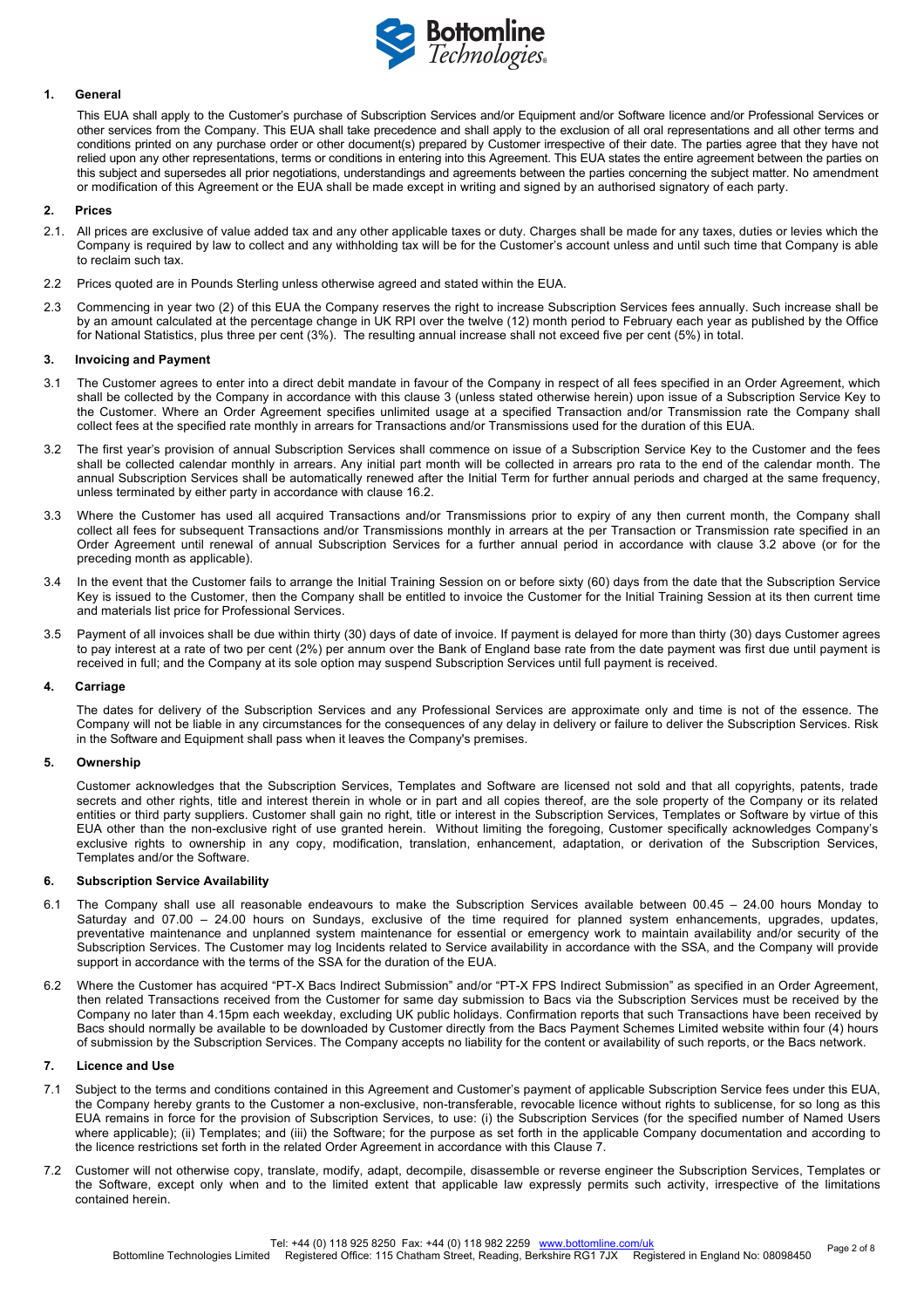

- 7.3 The Subscription Services are licensed in accordance with the relevant Order Agreement and may be used by the Customer for their day to day business purposes which shall include where required by the Customer the provision of services to Customer Group Companies and/or End Users. Notwithstanding the foregoing the Customer warrants that it shall not permit any direct access to the Subscription Services by any Customer Group Companies or End Users or other third parties.
- 7.4 Where the Subscription Services and Software are licensed for Evaluation purposes, then the following shall apply:

7.4.1 Customer shall not make the Subscription Services or Software available to any third party, including End Users; and

7.4.2 the Subscription Services and Software are made available on an "AS IS" basis and the provisions of clauses 8.1.2, 8.1.3, 8.2 (in so far clause 8.2 relates to the warranties provided in clauses 8.1.2 and 8.1.3) and the SSA, shall not apply.

#### 7.5 **Subscription Service Security Requirements -** The Customer shall:

7.5.1 ensure that all devices used by the Customer to access the Subscription Services are placed in a secure location and accessible only by Authorised Users, and that such devices are secured when not in use through such means as screen locks, shutting power controls off, or other reasonable security procedures; and

7.5.2 take all necessary measures to prevent unauthorised access to the Subscription Services by any person other than an Authorised User, including, without limitation, limiting the knowledge of Customer security codes, any telephone access number(s) that the Company provides, and any passwords that the Customer may use, to those individuals with a need to know; and

7.5.3 change Customer's user passwords at least every ninety (90) days, or sooner if an Authorised User is no longer responsible for accessing the Subscription Services, or if the Customer suspects an unauthorised person has learned the password, and using all security features in the software and hardware the Customer uses to order or access the Subscription Services; and

7.5.4 The Customer acknowledges that any un-used Transactions and/or Transmissions remaining upon expiry of any month or annual period may not be carried forward for use in a subsequent month or annual or periods and are not refundable.

### 7.6 **End User Relationship**

Where the Customer is using the Subscription Services to generate Transmissions to an End User, the Customer shall:

7.6.1 keep a record of the details (as specified in clause 7.6.2 below) of each End User's transactional relationship with the Customer in a form that can be promptly produced on request within forty-eight (48) hours of receipt of the request from the Company.

7.6.2 Details of the transactional relationship will include the names of the parties in the relationship, a description of the relationship, the date that the relationship started, how the End User's email address was obtained by the Customer and where known the dates of the first and the most recent Transmission.

7.7 **Data Retention -** The Company shall retain Data and Documents within the Subscription Services infrastructure for as long as it reasonably believes is necessary in connection with the specific Subscription Service; and in any event for a minimum period of: twelve (12) months in respect of Data and six (6) months in respect of Documents, from date that such Data and/or Documents were first uploaded to the Subscription Services. Thereafter the Company reserves the right to delete such Data and/or Documents from the Subscription Services. Any back up of such Data and/or Documents is the sole responsibility of the Customer prior to submission of such Data and/or Documents to the Subscription **Services** 

# **8. Warranty**

8.1 The Company warrants that in accordance with this Agreement:

8.1.1 it has title to and has the right to sell the Subscription Services licensed by the Customer;

- 8.1.2the Subscription Services shall materially conform to their standard specification; and
- 8.1.3 the Software will, on delivery materially conform to its standard specification; and

8.1.4 the Professional Services or other services shall be provided using reasonable care and skill; and

- 8.1.5 the Equipment will, on delivery be free from material defects in materials and workmanship.
- 8.2 The Customer's sole and exclusive remedy in the event of breach of the above warranty is the correction of any failure reasonably determined by the Company as a failure by the Company to comply with such warranty provisions. Correction may comprise, at the Company's sole discretion, re-performance of the Professional Services or other services or portion thereof, replacing, repairing or adjusting the Subscription Services without charge to the Customer or refunding a portion of paid fees for any remaining un-used period. All remedies for any breach of the warranty provisions are available only if such breach is reported to Company in writing within thirty (30) days of date of issue of a Subscription Services Key, shipment of any Software or Equipment, or completion of the defective Professional Services or other services.

# **9. Professional Services**

Provision of Professional Services or other services are available and provided subject to the Company's published Professional Services Agreement (which forms part of this EUA) and a copy of which is available at: www.bottomline.com/uk/product-terms-conditions. Customer acknowledges that the Company may amend such agreement from time to time.

#### **10. Limits of Liability**

- 10.1 Notwithstanding any other provisions in this Agreement the Company's liability to the Customer for death or injury resulting from the Company's negligence or the negligence of its employees, agents or sub-contractors shall not be limited.
- 10.2 Subject to Condition 10.4, the Company's maximum aggregate liability for any damage to the tangible property of Customer resulting from the negligence of the Company or its employees, agents or sub-contractors shall not exceed £1,000,000.
- 10.3 Subject to Condition 10.4 the Company's maximum aggregate liability for any breach of its contractual obligations or any tortious act or omission, except for negligence pursuant to Clause 10.2, shall be limited to the greater of £100,000 or the combined total amount paid by Customer for Subscription Services (during the preceding twelve (12) months), to which such claim or series of related claims relates.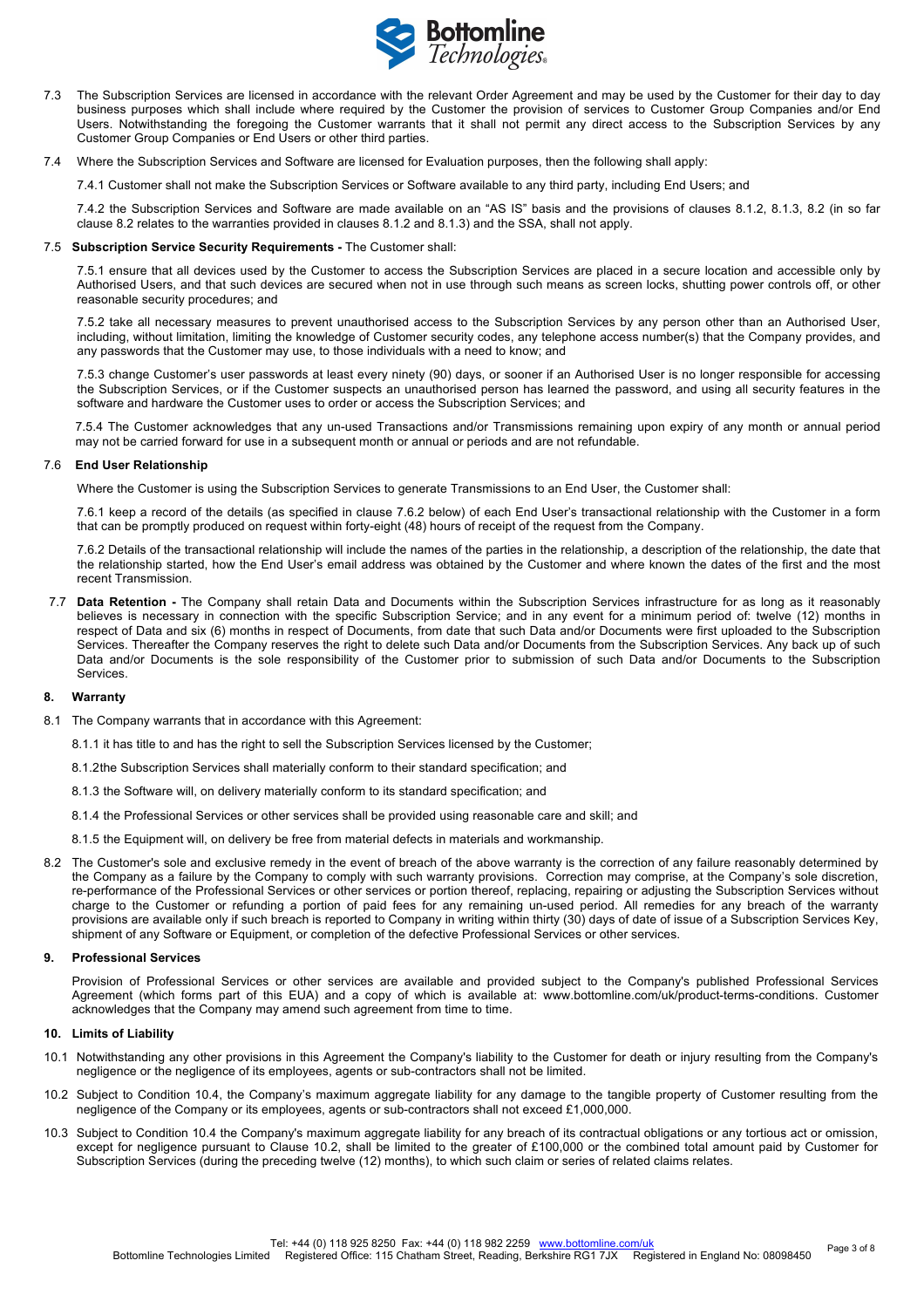

10.4 In no event shall the Company have any liability:

10.4.1 for loss of Data and/or Documents (unless due to the wilful negligence or default of the Company), profits, goodwill, business interruption, delay or failure in provision of services, or any type of special, indirect, consequential or incidental loss or damages (including loss or damage suffered by the Customer as a result of any action brought by a third party) even if the Company has been advised of the possibility of such damages; and

10.4.2 the non-performance or unavailability, of whatever nature and howsoever arising, of external communications networks (except where such communications networks are contracted by the Company from a third party to which the Subscription Services infrastructure is connected);

10.4.3 the non-performance or unavailability of the Subscription Services due to the unavailability or any failures within the world-wide web

10.4.4 in respect of any liability (including breach of warranty) which arises as a result of the misuse of the Subscription Services supplied hereunder, or use thereof in combination with any equipment and/or software not approved by the Company or as a result of any defect or error in any equipment and/or software not supplied by the Company; and

10.4.5 unless the Customer shall have served notice in writing of any facts which may give rise to a claim hereunder (and where not excluded under this Agreement) against the Company within six years of the date it either became aware of the circumstances giving rise to a claim or the date when it ought reasonably to have become so aware.

- 10.5 The Company shall not be responsible or liable for any illegal or unauthorised access to or release of any Data or Document from any device whatsoever not under its control or that of its contractors, connecting to the Subscription Services, including, but not limited to, any access or release of such Data or Document arising from the accessing of any Customer login credentials and/or login to Customer account(s) by malware, viruses, or worms, for malicious or criminal activities including, but not limited to, fraudulent payments, fraudulent funds transfer or fraudulent funds collection.
- 10.6 Except as expressly provided in this Agreement all warranties, conditions, representations, indemnities and guarantees, whether express or implied, arising by law, custom, oral or written statements of the Company or its third party licensors or otherwise (including, without limitation, any warranties of merchantability, fitness for particular purpose, or of error-free and uninterrupted use) are hereby superseded, excluded and disclaimed to the fullest extent permitted by law.

# **11. Third Party Intellectual Property Infringement**

- 11.1 Company agrees to defend, at its expense, any suit against Customer based upon a claim that any Subscription Services or Software or Equipment provided to Customer under this Agreement infringes any patent or copyright recognised by one of the signatories to the Berne Convention, and to pay any settlement, or any damages finally awarded in any such suit.
- 11.2 Company's obligations under this Clause 11 shall not be effective unless Customer notifies Company in writing of any claim or threatened or actual suit within ten (10) days of knowledge thereof and Customer gives full control of the defence and settlement, along with Customer's full cooperation, to Company.
- 11.3 Company may, at its own expense and sole discretion: (i) procure for Customer the right to continue to use the licensed Subscription Services and/or Software and/or Equipment; (ii) make the licensed Subscription Services and/or Software and/or Equipment non-infringing; or (iii) terminate the Subscription Services and/or accept return of the Equipment and/or Software and refund any Subscription Service fees received from Customer for any un-used period pro-rata from the date termination is effective, and/or refund a proportion of the applicable Equipment fee received from Customer, from the date of the alleged infringement and subject to three-year straight line depreciation.
- 11.4 Company shall have no liability for any claim based on: (i) Customer's use of the licensed Software and/or Subscription Services and/or Equipment other than in accordance with the rights granted under this Agreement; (ii) Customer's combination of the licensed Software or Subscription Services or Equipment with any other equipment or software not provided by Company, where such infringement would not have occurred but for such combination; or (iii) intellectual property rights owned by Customer or any of its affiliates.
- 11.5 This Clause 11 states Customer's sole remedy and Company's exclusive liability in the event that Customer's use of any Subscription Services provided under this EUA infringes on the intellectual property rights of any third party.

#### **12. Alterations**

The Customer hereby undertakes not to alter or modify the whole or any part of any Subscription Services supplied hereunder nor, without the prior written consent of the Company, to permit the whole or any part of the Subscription Services supplied hereunder to be combined with or become incorporated in any other software or service.

## **13. Company Intellectual Property**

Customer acknowledges that the information contained in the Subscription Services, Software and Equipment is confidential and contains trade secrets and proprietary data belonging to the Company (or its third party licensors), and that the presence of copyright notices therein, or not, does not constitute publication or otherwise impair the confidential nature thereof. No intellectual property rights as they may exist anywhere in the world are conveyed to the Customer or to any third party. Customer shall implement all reasonable measures necessary to safeguard the Company's (and its third party licensors') ownership of, and the confidentiality of the Subscription Services, Software and Equipment, including, without limitation: (a) allowing its employees and agents access to the Subscription Services, Software and Equipment only to the extent necessary to permit the performance of their ordinary services to the Customer and to require, as a condition to such access, that such persons comply with the provisions of this Clause 13; (b) cooperating with the Company (and its third party licensors, as appropriate) in the enforcement of such compliance by Customer's employees and agents; and (c) not allowing access to the Subscription Services, Software and Equipment to any third party other than to the limited extent permitted under this Agreement. Notwithstanding the foregoing, the Customer agrees not to allow access to the Subscription Services (without the Company's prior written consent) to any service bureau or other third party whose primary function shall be to provide the Customer with hosting or day-to-day management and/or support responsibility for the Subscription Services. Customer acknowledges that use or disclosure of the Subscription Services, Software and/or Equipment in violation of this Agreement may cause irreparable harm to the Company (and its third party licensors). Customer acknowledges that no remedy available in law may be sufficient in the event of a material breach of this clause by the Customer in respect of the confidentiality of the Company's (and its third party licensors') intellectual property; and that in connection therewith the Company (and its third party licensors) shall each have the right to seek injunctive relief in addition to any other legal or financial remedies to which they may be entitled.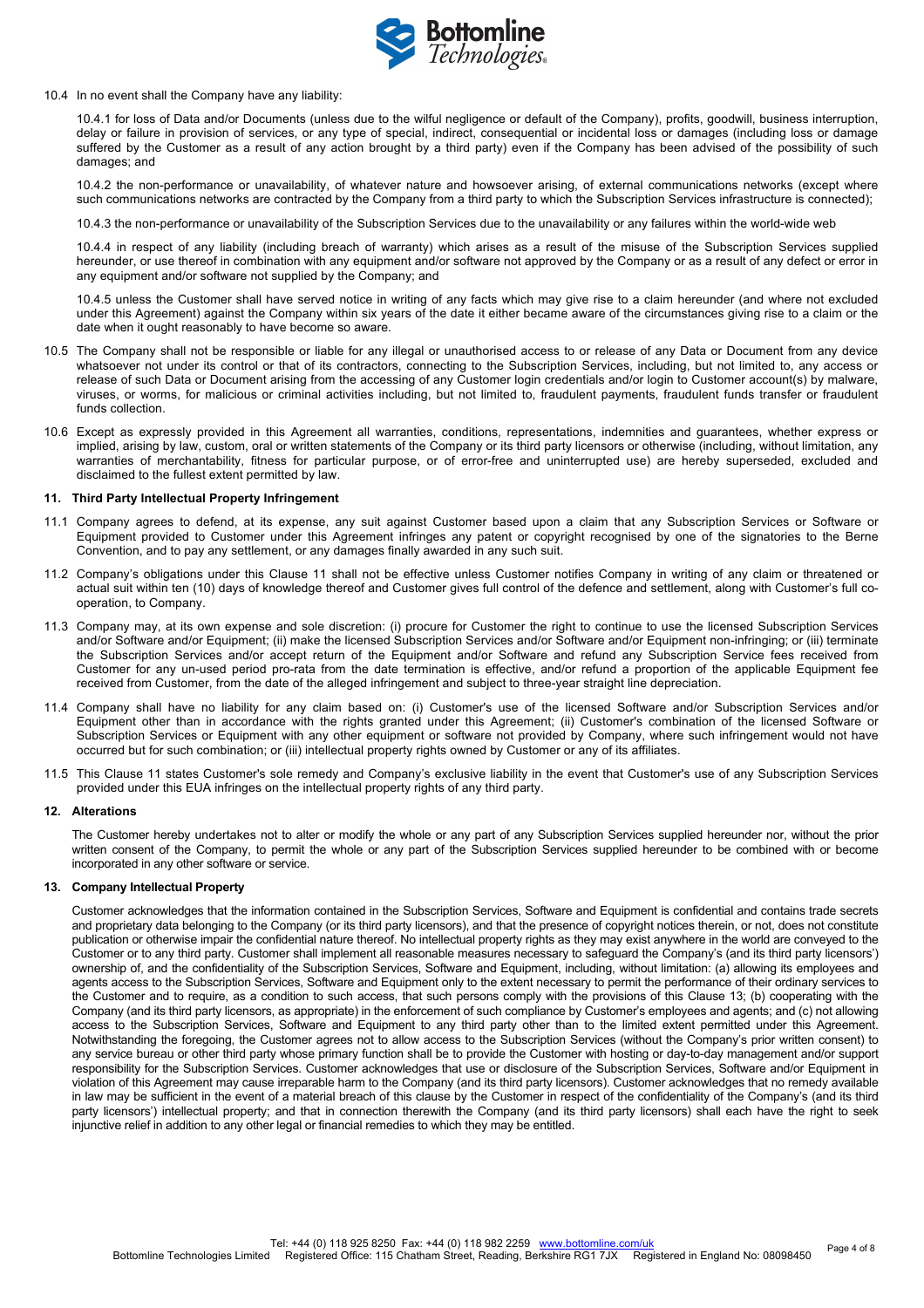

## **14. Confidentiality**

Each party shall treat as confidential information all information (including the Subscription Services, any data or document obtained via use thereof; and the terms of the EUA) obtained from the other pursuant to the EUA and shall not divulge such information to any person (except to such party's own employees and then only to those employees who need to know the same) without the other party's prior written consent provided that this shall not extend to information which was rightfully in the possession of such party prior to the commencement of the negotiations leading to the EUA (and not subject to any confidentiality undertakings), which is already public knowledge or becomes so at a future date (otherwise than as a result of a breach of this clause), is required to be disclosed by law or relevant regulatory body, or which is trivial or obvious. Each party shall ensure that its employees are aware of and comply with the provisions of this condition and ensure that it is observed and performed by them.

# **15. Data Protection**

The Parties further agree to handle all personal data in accordance with all applicable data protection legislation and in particular the Data Protection Act 1998 and as may be amended from time to time. The Company shall: i) ensure that personal data is only processed in accordance with the permitted purpose of this Agreement and in accordance with the Customer's instructions from time to time;

ii) maintain appropriate technical and organisational security measures in respect of the personal data to prevent unauthorised and/or unlawful processing, and protect against accidental loss, damage or destruction of such data; and iii) put in place adequate safeguards in accordance with applicable law, should personal data be transferred outside the territory of the European Economic Area. The Company's PT-X Servers shall be located in datacentres within the territory of the European Economic Area. In the event that the Company wishes to relocate one of more of its PT-X Servers outside the territory of the European Economic Area, it shall be entitled to do so provided that its gives the Customer at least twelve (12) months' written notice of its intention to do so.

# **16. Term & Termination**

- 16.1 The Subscription Services shall be made available for the duration of the Initial Term and thereafter for subsequent annual periods unless terminated in accordance with this clause 16.
- 16.2 Either party may terminate this EUA for convenience by giving to the other party not less than ninety (90) days written notice prior to expiry of the Initial Term or expiry of any subsequent annual period.
- 16.3 Either party may terminate this EUA in writing if:

(i) the other party commits any material breach of any term of this EUA and (in the case of a breach capable of being remedied) shall have failed, within 30 days after the receipt of a request in writing so to do; or

(ii) the other party has an interim or bankruptcy order made against it or enters into or becomes subject to a scheme, composition or voluntary arrangement with its creditors or becomes subject to a winding-up, dissolution, administration or receivership proceedings;

- 16.4 The Company may further without prejudice to its other rights, suspend access to Subscription Services and the performance of Professional Services and/or terminate the EUA and any licences granted to Customer forthwith on giving notice in writing to the Customer if Customer fails to pay any amount due thereunder in accordance with the foregoing payment terms.
- 16.5 In the event that the Company gives notice of its intention to relocate one or more of its datacentres in which the PT-X Servers are hosted outside the territory of the European Economic Area, the Customer shall be entitled to terminate this EUA either pursuant to clause 16.2, or on rendering at least sixty (60) days' notice in writing to expire no later than the date when the said PT-X Server(s) is/are to be migrated to a location outside the European Economic Area. In the event of termination under this clause 16.5, the Customer shall be entitled to a pro-rata refund of fees paid in advance for any period falling after the effective date of termination.
- 16.6 Following termination for any reason whatsoever, any monies owing from the Customer to the Company shall immediately become due and payable.
- 16.7 Following termination the Parties will promptly return all confidential information received (excluding any Data and/or Documents retained in accordance with clause 7.5), together with all copies, or certify in writing that all such confidential information and copies thereof have been destroyed. Any obligation to return, destroy or permanently erase confidential information shall not be applicable to confidential information that is retained on electronic back-up media made in the ordinary course of business and from which the confidential information can not readily be isolated from other information and deleted, and the provisions of this Agreement shall continue to apply to any confidential information retained on such electronic back-up media. The Customer may at any time (including for the avoidance of doubt if this EUA is terminated) request in writing a copy of the Data, and subject to Customer's signature of an Order Agreement in respect of the related Professional Services and payment of any associated fees specified therein, the Company shall in so far as is technically possible retrieve Data retained at date of receipt of such request and deliver it to the Customer in a form to be mutually agreed between the parties, and additionally on termination of this EUA, if so specified in the Order Agreement, shall delete the Data from the PT-X Servers.

#### **17. Assignment**

The Customer shall not be entitled to assign, sub-licence or otherwise transfer the rights and obligations granted hereunder, or under the EUA, whether in whole or in part unless otherwise agreed in writing by a duly authorised representative of the Company. The Company shall be entitled to sub-contract any Professional Services work relating to any Order Agreement without the consent of the Customer provided that such work is performed in accordance with the terms of this Agreement.

# **18. Force Majeure**

With the exception of payment of outstanding invoices, neither Party shall be responsible for any delay or failure in performance resulting from acts beyond the control of such party. Such acts shall include but not be limited to: an act of God; an act of war; civil unrest; terrorism; riot; epidemic/pandemic; fire; explosion or accidental damage; extreme weather conditions (including but not limited to: flood, storm, or other disaster); an act of government; industrial action or lockouts; and failure of the world wide web. In the event of such a Force Majeure event, the time for performance or cure shall be extended for a period equal to the greater of the duration of the Force Majeure or three (3) months. The party claiming to be prevented, hindered or delayed in the performance of any of its obligations under the EUA by reason of a Force Majeure event shall use all reasonable commercial endeavours to mitigate against the effects and consequences of the Force Majeure event. The affected party shall resume performance of its obligations under the EUA immediately upon the end of the Force Majeure event. Where no performance or cure is possible after the three (3) month period has elapsed, and in the reasonable view of the parties will not be forthcoming or possible within a further one (1) month from that date, the party not affected by the Force Majeure event may decide to terminate the EUA on service of written notice upon the party so prevented, hindered or delayed, in which case no party shall have any liability or obligation to the other under the EUA other than the payment of monies due.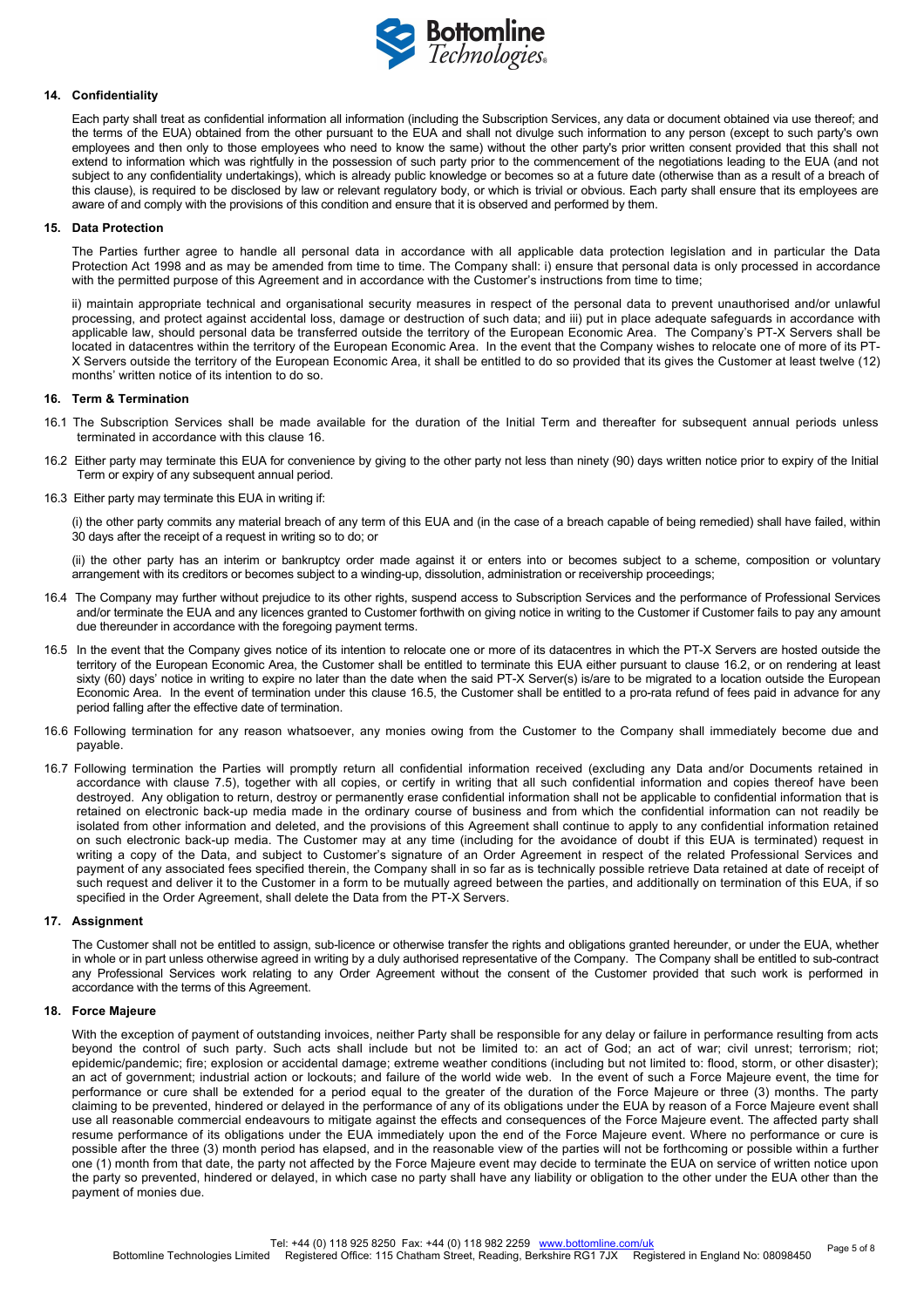

#### **19. Notices**

Any notice or other communication to be given under this EUA must be in writing and may be delivered or sent by pre-paid first class letter post to the Company or the Customer at its registered address for the attention of an officer of the Company or Customer, as applicable. Any notice or document shall be deemed served: if delivered electronically by e-mail at the time of opening; and if posted 48 hours after posting.

## **20. Invalidity**

The invalidity, illegibility or unenforceability of any provision shall not affect any other part of this Agreement.

## **21. Third Party Rights**

Except for the rights granted to Bacs pursuant to clause 24, a person who is not a party to this EUA shall have no rights under the Contracts (Rights of Third Parties) Act 1999 to enforce any term of this EUA. This condition does not affect any right or remedy of any person which exists or is available otherwise pursuant to the Act.

## **22. Non Solicitation**

While this Agreement remains in effect and for one (1) year following the termination of the Agreement, neither party shall directly or indirectly recruit, solicit or hire any employee of the other party, or induce or attempt to induce any employee of a party hereto to terminate his/her employment with the other party; provided that either party shall be permitted to hire any employee of the other party who responds to a general employment advertisement or solicitation.

### **23. Law and Jurisdiction**

This Agreement shall be governed by and construed in accordance with the Laws of England and Wales and shall be subject to the exclusive jurisdiction of the English Courts.

### **24. Bacs Approved Software – Bacs Limitation of Liability**

Insofar as any Software provided to Customer operates in conjunction with any application, test, or upgrade of systems associated with Bacs, Bacs' liability to Company, Customer and any third party shall be limited as follows

- 24.1 Bacs shall have no liability to the Customer, the Company or any third party, whether for negligence, breach of contract, misrepresentation (unless fraudulently made), or otherwise, for any indirect, consequential or special loss or damage suffered by the Customer, the Company or any such third party arising from, or in relation to:
	- 24.1.1 the re-allocation or cancellation of Bacs tests in respect of any application (or any upgrade or any Software as the case may be); or
	- 24.1.2 the use of, inability to use, or reliance upon any application or upgrade (whether such application or upgrade becomes Bacs approved software or not).
	- 24.1.3 Bacs granting (or refusing to grant), suspending or terminating an approval for any Bacs approved solution.
- 24.2 In addition Bacs shall have no liability to the Customer, the Company or any third party, whether for negligence, breach of contract, misrepresentation (unless fraudulently made), or otherwise, for any indirect, consequential or special loss or damage suffered by the Customer, the Company or any such third party arising from or in relation to the use of, or inability to use, or reliance upon:
	- 24.2.1 the Bacs test environments; or
	- 24.2.2 any Bacs materials in the development and testing of applications.
- 24.3 The entire liability of Bacs under or in connection with this Agreement, whether for negligence, breach of contract, misrepresentation (unless fraudulently made), or otherwise, is limited to direct loss and damage to the Company, which shall be capped at a sum equal to £250,000 (two hundred and fifty thousand pounds), in respect of all acts, omissions, facts, circumstances or events occurring in connection with the Company's agreement with Bacs in each annual period commencing on 7th March each year.
- 24.4 Bacs shall not be liable to the Company, the Customer or any third party, whether for negligence, breach of contract, misrepresentation (unless fraudulently made), or otherwise, for any direct loss and damage to the Company in excess of the cap provided in Clause 24.3, or for any indirect, consequential or special loss or damage suffered by the Company, the Customer or any third party (including, without limitation, any loss of profit, loss of bargain, loss of interest, goodwill, business opportunity, anticipated saving or data) arising out of or in connection with this Agreement.
- 24.5 For the avoidance of doubt, in no circumstances shall Bacs owe any duty of care, express or implied, to the Customer or any third party, in respect of the performance of Bacs testing or the accuracy, completeness, suitability, or fitness for purpose of applications and upgrades (whether such applications or upgrades become Bacs approved software or not), Bacs materials, the test environments, and/or the technical specification.
- 24.6 Nothing in this Agreement shall operate to exclude or restrict Bacs' liability for death or personal injury resulting from Bacs' negligence or fraud.
- 24.7 The Customer and the Company each acknowledge and agree that the limitations on, and exclusions of, Bacs' liability to the Company, the Customer and any other third party are fair and reasonable in the context of the commercial relationship between the parties.
- 24.8 Any approval granted by Bacs for any Software does not constitute any warranty, representation, guarantee, term, condition, undertaking or promise to the Customer or any third party in respect of the Software that it will be error free or free from any inaccuracies or defects or will operate in accordance with the Customer's or any third party's requirements.
- 24.9 This Clause 24 is for the benefit of Bacs and shall be fully enforceable by Bacs and Bacs shall be entitled to assign the benefit of this Clause 24.

The Customer agrees that it has read this Agreement and agrees to be bound by the terms and conditions contained herein.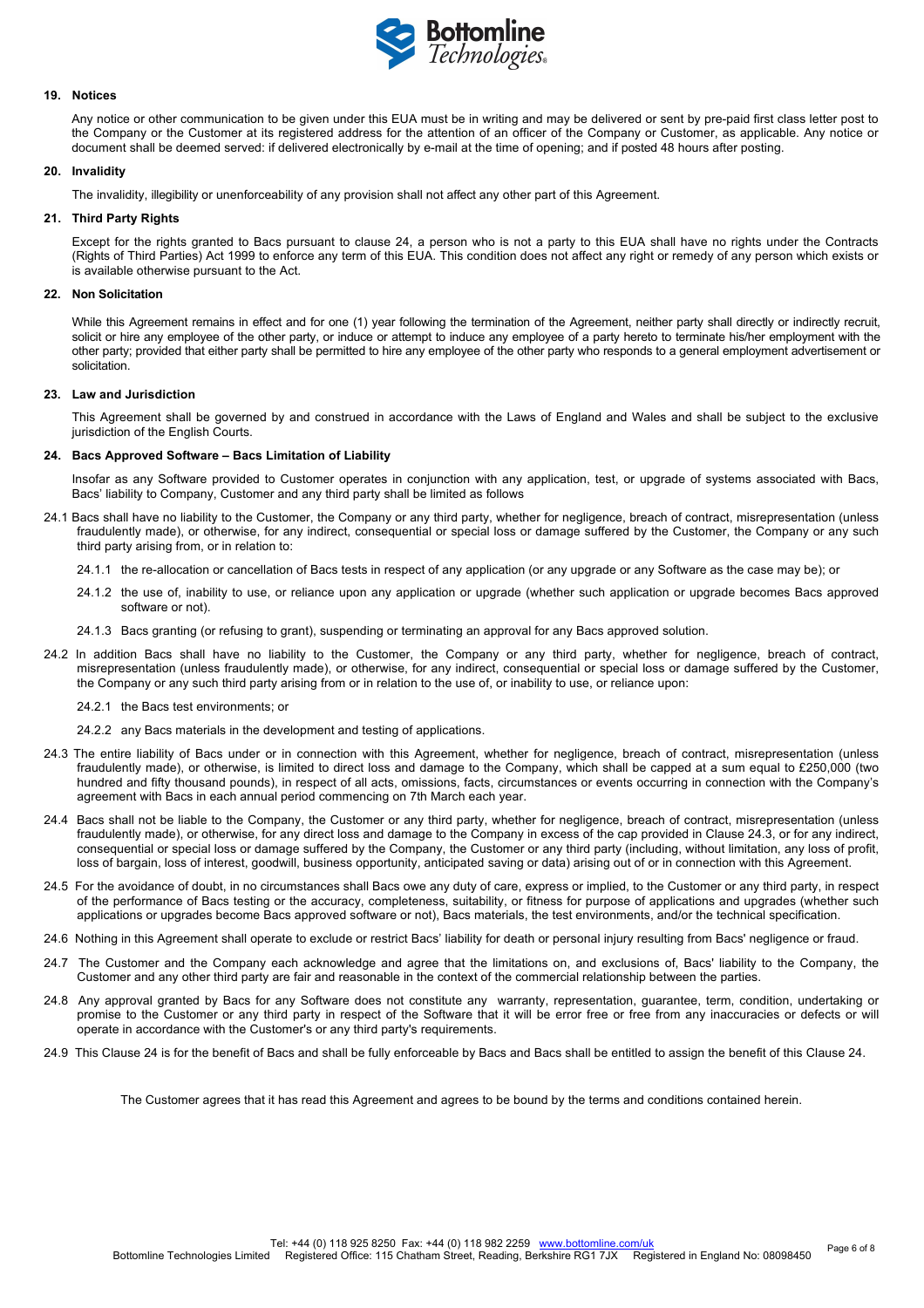

# **Schedule 1 - Services Support Agreement – PT-X**

In the event of a conflict between the terms of this SSA and the Company's Standard Terms and Conditions, the terms of this SSA shall govern and control.

# **1. General**

1.1 All amendments and variations to this SSA shall not be valid unless agreed in writing by a duly authorised representative of the Company.

#### **2. Services Support**

2.1 In respect of the Subscription Services specified in the Order Agreement the Company will provide support in accordance with the terms of this SSA.

2.2 The Company will use its reasonable endeavours to respond to Incidents in accordance with the prioritisation and timelines set out in Clauses 6 and 7 of this SSA. All support for resolution of Incidents will be provided by telephone.

2.3 Support provided within the Subscription Services fee does not include on-site services, change requests or training. These services are available at additional cost, and should still be directed via the Support Centre.

### **3. Contacts & Operating Times**

| Type                    | <b>Contact Method</b>                                         | <b>Operating Hours</b>                  | Time      |
|-------------------------|---------------------------------------------------------------|-----------------------------------------|-----------|
|                         |                                                               |                                         | Zone      |
| <b>Customer Support</b> | Customer Support Portal -                                     | 08:30-17:30 Monday - Thursday           | <b>UK</b> |
|                         | http://www.bottomline.com/uk/support-services/contact-support | 08:30-17:00 Friday (excluding UK Public |           |
|                         | Phone: 0870 0818 250 or 0118 925 8250                         | holidavs)                               |           |
| Out of Hrs Support      | Phone: 0870 0818 250 or 0118 925 8250                         | 17:30-22:30 Monday - Thursday           | UK        |
| (only available for     |                                                               | 17:00-22:30 Friday                      |           |
| Priority 1 BACS         |                                                               |                                         |           |
| related Incidents)      |                                                               |                                         |           |

#### 3.1 Customer Duties and Responsibilities

- 3.1.1 Business Impact: Customer is required to give a full disclosure of the impact of a reported Incident on Customer's production environment at the time of the initial report of the Incident. This information directly impacts the initial priority ranking given by the Company to the Incident and helps Company personnel to better allocate support resources.
- 3.1.2 Replication: Prior to reporting an Incident to the Support Centre, Customer is required (where possible) to replicate the Incident and reduce it to its simplest point of failure. If Support Centre receives Incidents that have not been reduced to their simplest point of failure, the Support Centre may return the Incident to the Customer for further analysis to avoid response times becoming significantly extended.
- 3.1.3 Minimum Required Information to Report an Incident: Prior to the Customer contacting the Support Centre to report an Incident, Customer must first assemble a step by step documented Incident summary that provides a full description of the Incident, including error messages and an accurate description of Customer activity at the time an Incident occurred.

Customer may also be required at the Support Centre's discretion to provide some or all of the following additional information. Failure to do so when requested may delay the progress and timely resolution of the Incident.

(i) Documented list of all Software versions, service packs and patches; and any third party software involved, including operating systems.

- (ii) Test data used
- (iii) Details of recent change activity prior to the Incident.
- (iv) Incident replication method which is proven as repeatable.
- (v) Data sample (Customer is solely responsible for removing all confidential, sensitive or personal data from any data sample prior to issue and provides same to the Company at Customer's risk).
- (vi) Establish if the Customer system and/or Software have ever functioned correctly, and document the changes that have occurred since correct functionality.
- (viii) All Software logs (including data dumps where appropriate).
- (ix) Review operating system event logs to assess the overall health of the Customer system.
- (x) Look at Software release notes for identified bugs and fixes.
- 3.1.4 These minimum requirements are not exhaustive and may be amended to from time to time and all documentation and communications must be reported in English. This information and material is to be prepared prior to contacting the Support Centre.
- 3.1.5 The Company reserves the right to redirect calls failing to meet the above criteria to Customer technical personnel.
- 3.1.6 Customer will ensure that Customer personnel reporting Incidents to the Support Centre are reasonably trained in and conversant with the Subscription Services.